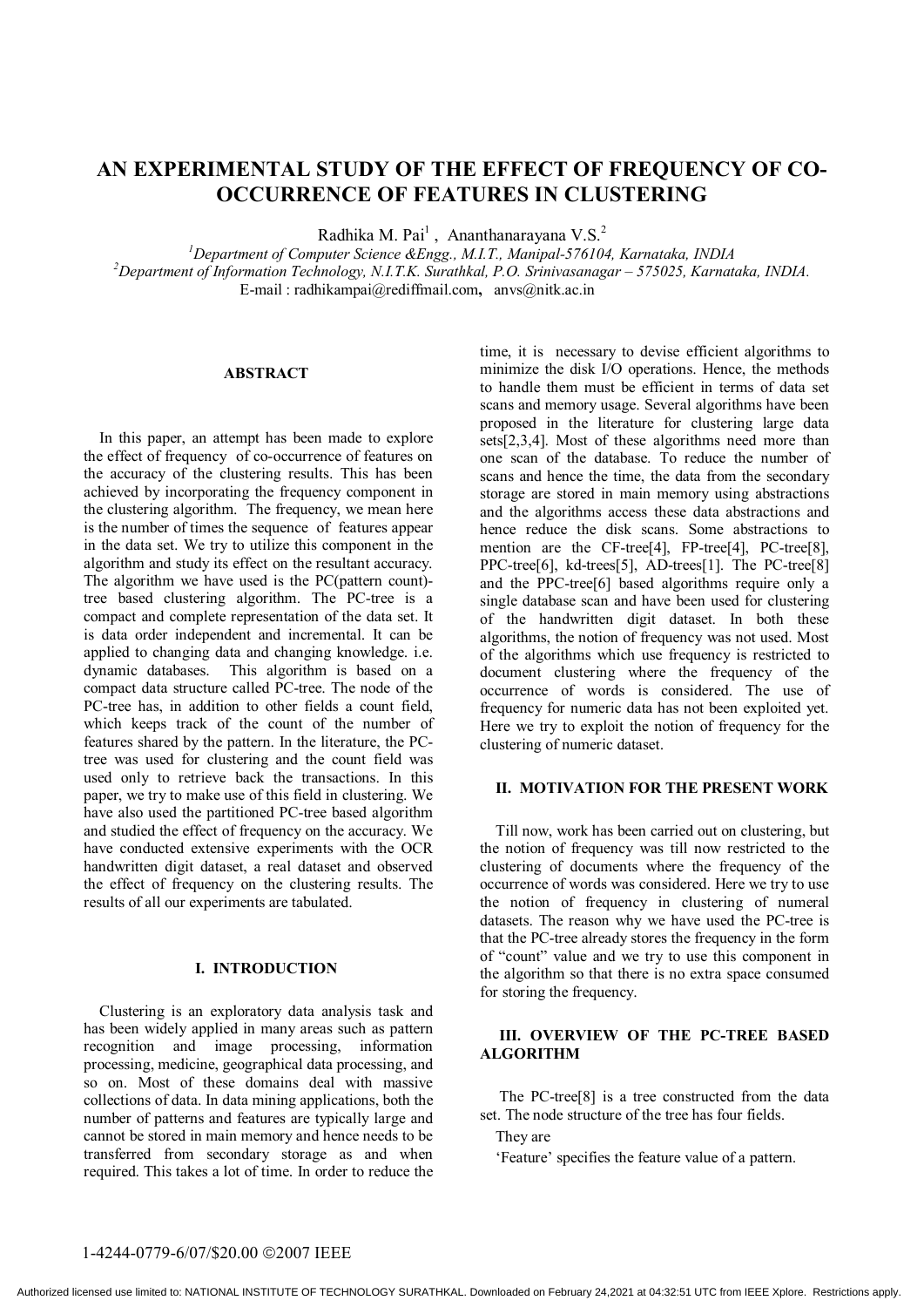'Count' specifies the number of patterns represented by a portion of the path reaching this node.

'Chld\_ptr' represents the pointer to the following path.

'Sib\_ptr' points to the node which indicates the subsequent other paths from the node under consideration.

Figure 1. shows the node format of a PC-tree.

| Feature<br>$\mathbf{I}$ | Count | Chld ptr | Sib ptr |
|-------------------------|-------|----------|---------|

 **Figure 1**. Node structure of the PC-tree

For completeness, the construction of the PC-tree and the clustering algorithm based on the PC-tree are given in Figure 2. and Figure 3. respectively.

Inputs:

let  $T_R$  be the database.

let root of the PC-tree be T.

For each pattern,  $t_i \in T_R$ 

let  $m_i$  be the set of positions of non-zero values in ti.

 if no sub-pattern starting from T exists corresponding to  $m_i$ 

then

 create a new branch, with nodes having 'feature' fields as values of m<sub>i</sub> and

'count' fields with values set to 1.

else

put the values of  $m_i$  in an existing branch,  $e_b$  by incrementing corresponding 'count' field values of the nodes in  $e_b$ , put the remaining values of m<sub>i</sub> by appending additional nodes with 'count' field values set to 1 to the branch  $e_h$ .

**Figure 2.** Construction of the PC-tree

The PC-tree can be used as an abstract representation for the training patterns in supervised clustering. The test data patterns are used for testing . The clustering algorithm using PC-tree is given in Figure 2.

Generate PC-tree using  $T_R$ 

For each  $s_i \in T_S$ 

find  $n_i$ , set of positions of non-zero values corresponding to s<sub>i</sub>

for each branch  $b_i \in PC$ -tree

 Count the number of common features between  $n_i$  and  $b_i$ . let it be  $C_{ii}$ .

 find k largest counts in descending order. let them be  $C_{i1}$ ,  $C_{i2}$ , ... $C_{ik}$ , and let the corresponding branches in the PC-tree be  $b^1$ ,  $b^2$ , ...,  $b^k$ .

Compute the weight,  $w_l = 1 - (C_{il} - C_{ik}) / (C_{i1} - C_{ik})$ , for each  $l=1,...k$ .

for  $n = 1$  to number of classes do

sum<sub>n</sub> =  $\sum_{m=1}^{k} (w_m)$  where  $(o_m == n)$ 

label =  $o_x$ , if sum<sub>x</sub> is maximum, for x=1 to no of classes.

if (label  $==$  label of s<sub>i</sub>) then

 $correct = correct + 1$ .

 $CA = (correct / |T_s| \times 100)$  |T<sub>s</sub>| is the number of test patterns.

**Figure 3.** PC-tree based clustering algorithm

### **IV. THE PROPOSED METHOD**

 In the proposed method, the construction of the PCtree remains the same. In the recognition phase, we match the incoming test data set with all the branches of the PC-tree and find the branch which matches more with the test data set by computing the distance and recording the minimum distance. We call this the nearest neighbour branch of the test set. In this way we compute the K-nearest neighbours and record the distance and the label. In addition to this, our proposed algorithm also records the frequency count of the nearest branches as the minimum of the count values of all the features in that branch. This frequency is used in computing the weightages. In the first method, we multiply the formula for computing the weightage by the frequency and take it as the weightage for that entry.

In the second method, we repeat each entry in the knearest neighbour list as many times as the frequency and take the resultant k-nearest neighbours.

The resultant algorithms are given in Figure 4. and Figure 5. respectively.

Generate PC-tree using  $T_R$ 

For each  $s_i \in T_S$ 

find  $n_i$ , set of positions of non-zero values corresponding to s<sub>i.</sub>

for each branch  $b_i \in PC$ -tree

 Count the number of common features between  $n_i$  and  $b_i$ . let it be  $C_{ii}$ .

 find k largest counts in descending order. let them be  $C_{i1}$ ,  $C_{i2}$ , ... $C_{ik}$ , and let the corresponding branches in the PC-tree be  $b^1, b^2, \dots, b^k$  and let the frequency of the corresponding branch be lcount<sub>1</sub>, lcount<sub>2</sub>, lcount<sub>k</sub>.

Compute the weight,  $w_l = (1 - (C_{il} - C_{ik}) / (C_{il} - C_{ik}))$ \* lcount<sub>i</sub>, for each  $l=1,...k$ .

for  $n = 1$  to number of classes do sum<sub>n</sub> =  $\sum_{m=1}^{k} (w_m)$  where  $(o_m == n)$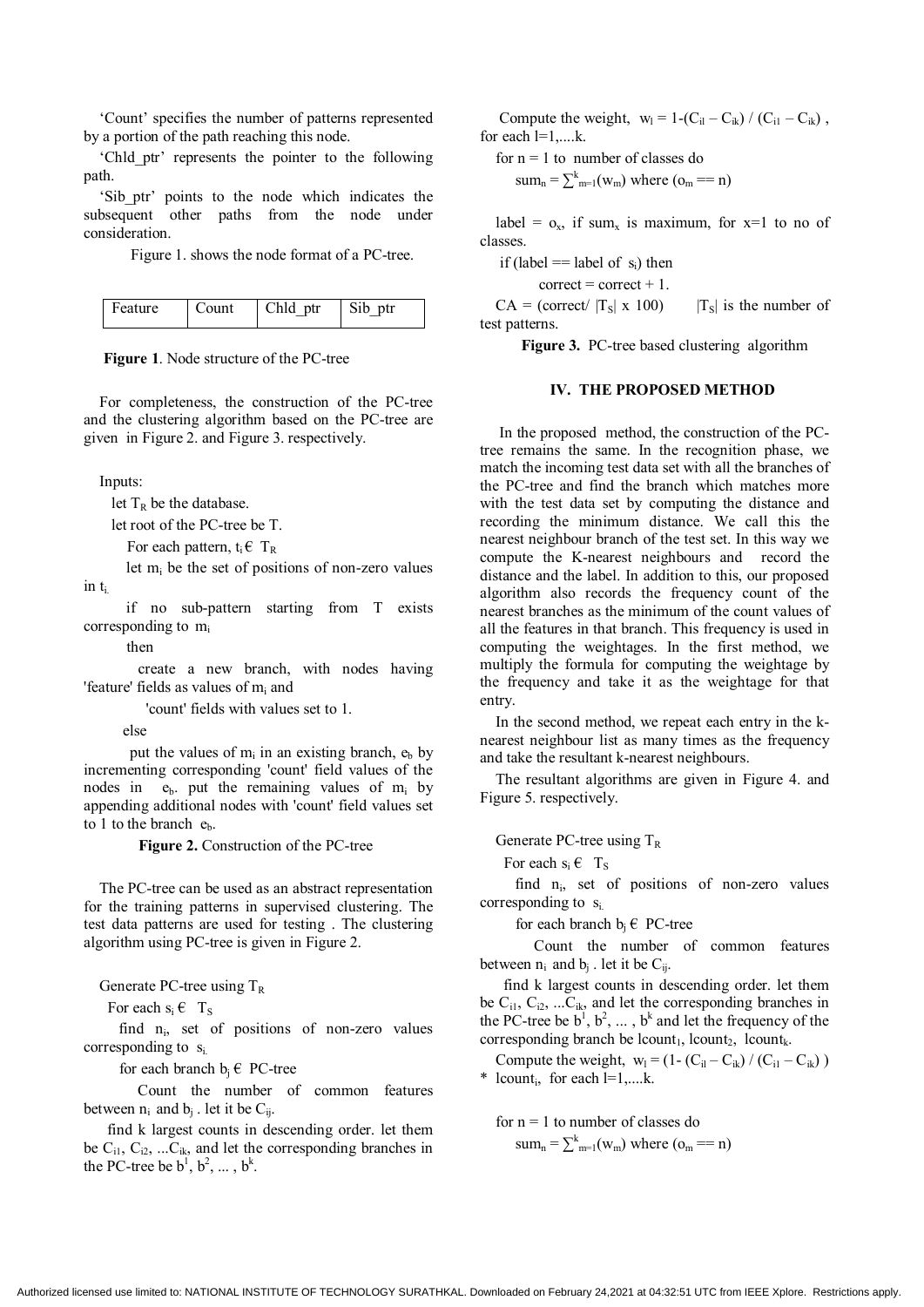label =  $o_x$ , if sum<sub>x</sub> is maximum, for x=1 to no of classes.

if (label  $==$  label of  $s_i$ ) then

 $correct = correct + 1.$ 

 $CA = (correct / |T_s| \times 100)$  |T<sub>s</sub>| is the number of test patterns.

**Figure 4.** Proposed method 1

Generate PC-tree using  $T_R$ 

For each  $s_i \in T_S$ 

find  $n_i$ , set of positions of non-zero values corresponding to s<sub>i</sub>

for each branch  $b_i \in PC$ -tree

 Count the number of common features between  $n_i$  and  $b_i$ . let it be  $C_{ij}$ .

 find k largest counts in descending order. let them be  $C_{i1}$ ,  $C_{i2}$ , ... $C_{ik}$ , and let the corresponding branches in the PC-tree be  $b^1, b^2, \dots, b^k$  and let the frequency of the corresponding branch be lcount<sub>1</sub>, lcount<sub>2</sub>, lcount<sub>k</sub>.

Repeat the each of the k largest counts , depending on the lcount value of each entry.

Takee only the k-nearest neighbours , after repeating the entries.

Compute the weight,  $w_1 = 1 - (C_{i1} - C_{ik}) / (C_{i1} - C_{ik})$ , for each  $l=1,...,k$ .

for  $n = 1$  to number of classes do sum<sub>n</sub> =  $\sum_{m=1}^{k} (w_m)$  where  $(o_m == n)$ 

label =  $o_x$ , if sum<sub>x</sub> is maximum, for x=1 to no of classes.

if (label  $==$  label of  $s_i$ ) then

 $correct = correct + 1$ .

 $CA = (correct / |T_s| \times 100)$  |T<sub>s</sub>| is the number of test patterns.

**Figure 5.** Proposed method 2

### **V. EXPERIMENTAL RESULTS**

We have conducted the experiments on the OCR handwritten digit dataset. There are 6670 patterns in the training set, 3333 patterns in the test set and 10 classes.[6,7,8]. Each class has approximately 670 training patterns and 333 test patterns. Each pattern represents a digit which is in the binary matrix form of order 16 x 12. The binary matrix form of the digit is treated as transactions by considering the positional value of the features having value as 1. Thus each handwritten digit pattern has a maximum of 192 features. The results of the proposed method 1 and proposed method 2 is shown in Table 1.

Further experiments were conducted by generating some synthetic training set and observing the effect of frequency on the accuracy. All the results of the experiments are tabulated in Table 1.

We also have conducted the experiments by using the PPC-tree based clustering algorithm[6]. The PPCtree based clustering algorithm is similar to PC-tree based algorithm, but it partitions the dataset vertically and constructs the PC-tree separately for each partition. The test pattern is likewise partitioned and matched with each partition independently. those results are also tabulated in Table-1.

Other experiments were conducted by giving the training set as input more than once and multiplying the entries in the nearest neighbour list based on this value. All the results of the experiments are tabulated.

 All the above mentioned experiments were conducted on an Intel Pentium 4 machine with 248 MB RAM and 2.4 GHz clock frequency running LINUX .

### **VI. CONCLUSION**

In this paper, a detailed experimental study is conducted to observe the effect of frequency of the occurrence of features on the accuracy of clustering results. The experiments have been conducted on the handwritten digit dataset and two different algorithms were used by incorporating the frequency component in the algorithm. The results of all the experiments are tabulated. Several variants of the algorithms were tried by generating the synthetic set, duplicating the entries in NN-list, by trying with different number for K neighbours and so on. The results tabulated are for the values of K for which the Accuracy is maximum. Though the results are slightly lesser in accuracy than mentioned in literature, nevertheless, the experiments still highlight that the frequency component plays a vital role in clustering though not for this dataset as the frequency in most of the cases was 1 except for a particular label for which the frequency was above 20.

### **REFERENCES**

[1] Andrew Moore, Mary Soon Lee, (1998), "Cached sufficient statistics for efficient machine learning with large datasets", *Journal of Artificial Intelligence Research* 8 (1998), pages 67-91.

[2] Anil K.Jain, Richard C.Dubes (1988), "Algorithms for Clustering Data", Prentice Hall Advanced Reference Series.

[3] A.K.Jain, M.N.Murty, P.J.Flynn(1999), "Data Clustering: A Review", *ACM Computing Surveys*, vol. 31, No.3, September 1999, pages 264-323.

[4] Arun K, Pujari(2001), "Data Mining techniques", University Press 2001.

[5] Friedman J.H., Bentley J.L., Finkel R.A.(1997), "An algorithm for finding best matches in logarithmic expected time",*ACM trans. Math software* 3 (3), pages 209-226